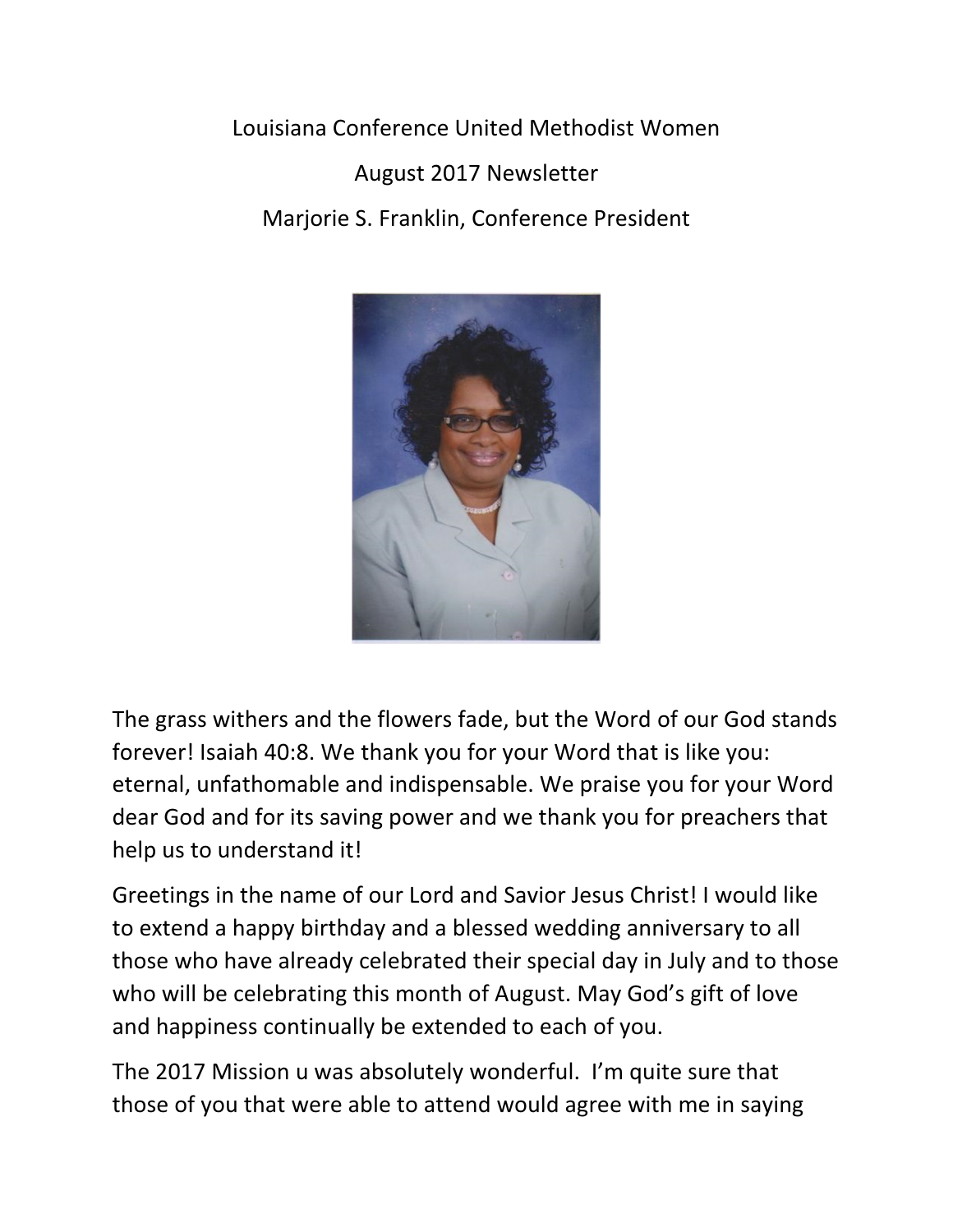that this year's study was one of the best. The study leaders did an awesome job in the presentation of their study and materials. Both the Spiritual Growth and the individual class studies were very informative. I'm hoping that each one of us will share our learning experiences with others in our local church and Districts. Once again the music was outstanding and the plenaries were great. The attendance for this year was 75 students and 10 study leaders, making a grand total of 85. The Baton Rouge District received a certificate for having the most persons in attendance. There were two offerings collected during Mission u: \$713.00 for the UMW Legacy Fund and \$3,396.00 to be divided among our four Mission institutions here in Louisiana.

Our special guest, Roseanne Borland, blessed us with greetings from the South Central Jurisdiction Nominating Committee. She was excited to be a part of our study and to share kind words with us about the work that she does as being a member of the Nominating committee. We look forward to greeting her again at our Annual Meeting in October. Last but certainly not least was our Movie night, which of course was a "tear jerky". We were all like little children in a candy store with all the popcorn, candy, cookies and lots of other great treats you could possibly imagine. Special thanks goes out to Margery Manuel, Dean of Mission u and her wonderful committee for making this event as great as it was.

It's that time to start making preparations to attend our United Methodist Women Annual Meeting. This year's meeting will be held on October 13-14, 2017 at First UMC, Bossier City. The Meeting kicks off at 1:00 pm on Friday and concludes on 12:00 p.m. on Saturday. We all look forward to our annual banquet which is held on the Friday evening at 6:30 p.m.